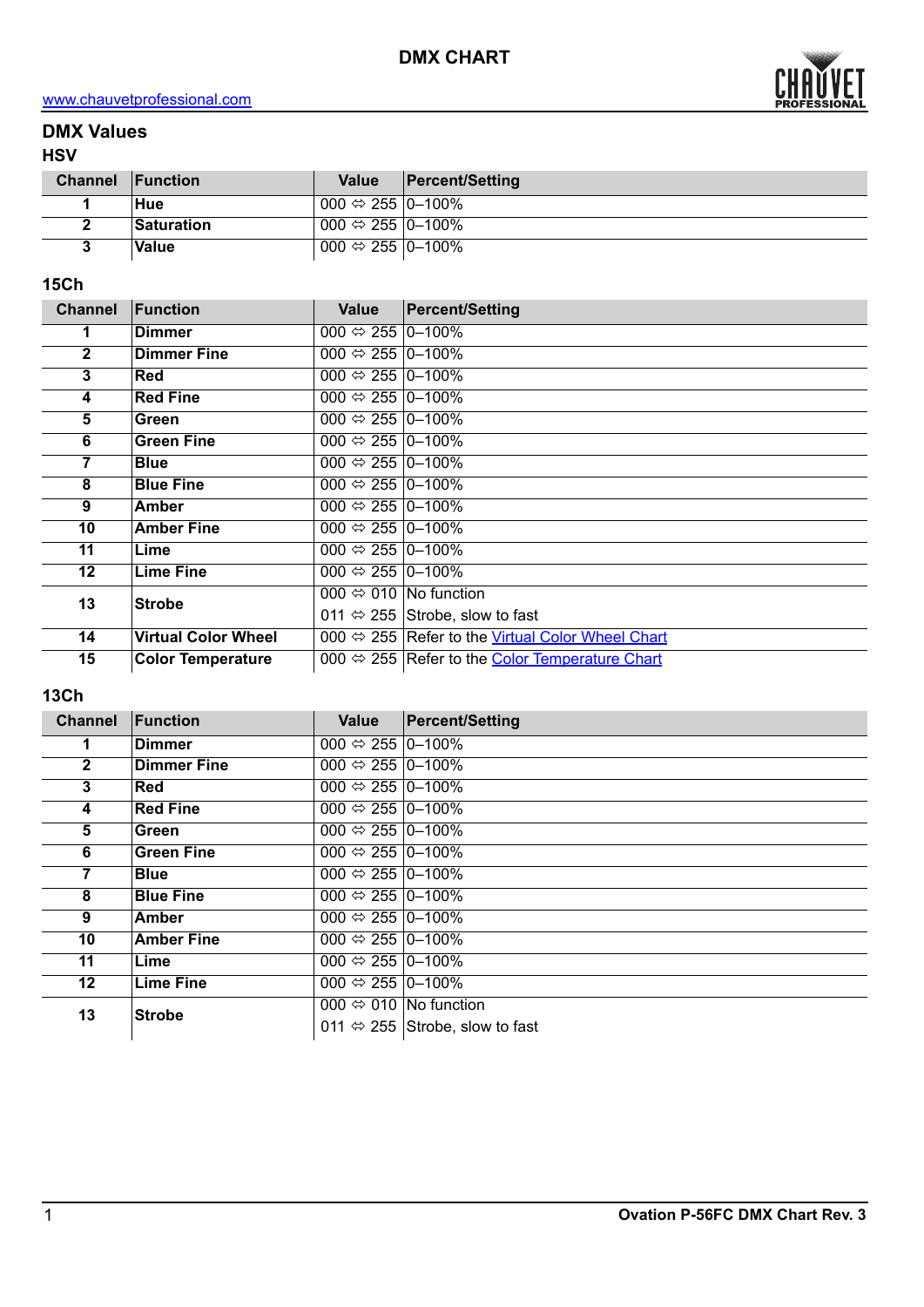

### **12Ch**

| <b>Channel</b> | Function                                       | <b>Value</b>                     | <b>Percent/Setting</b>                                        |  |  |  |
|----------------|------------------------------------------------|----------------------------------|---------------------------------------------------------------|--|--|--|
| 1              | <b>Dimmer</b>                                  | 000 $\Leftrightarrow$ 255 0-100% |                                                               |  |  |  |
| $\overline{2}$ | 000 $\Leftrightarrow$ 255 0-100%<br><b>Red</b> |                                  |                                                               |  |  |  |
| 3              | Green                                          | 000 $\Leftrightarrow$ 255 0-100% |                                                               |  |  |  |
| 4              | <b>Blue</b>                                    | 000 $\Leftrightarrow$ 255 0-100% |                                                               |  |  |  |
| 5              | Amber                                          | 000 $\Leftrightarrow$ 255 0-100% |                                                               |  |  |  |
| 6              | Lime                                           | 000 $\Leftrightarrow$ 255 0-100% |                                                               |  |  |  |
| $\overline{7}$ | <b>Strobe</b>                                  |                                  | 000 $\Leftrightarrow$ 010 No function                         |  |  |  |
|                |                                                |                                  | 011 $\Leftrightarrow$ 255 Strobe, slow to fast                |  |  |  |
| 8              | <b>Virtual Color Wheel</b>                     |                                  | 000 ⇔ 255 Refer to the Virtual Color Wheel Chart              |  |  |  |
| 9              | <b>Color Temperature</b>                       |                                  | 000 ⇔ 255 Refer to the Color Temperature Chart                |  |  |  |
|                | <b>Auto Programs</b>                           |                                  | 000 $\Leftrightarrow$ 010 No function                         |  |  |  |
|                |                                                |                                  | 011 $\Leftrightarrow$ 060 Auto program 1                      |  |  |  |
| 10             |                                                |                                  | 061 $\Leftrightarrow$ 110 Auto program 2                      |  |  |  |
|                |                                                |                                  | 111 $\Leftrightarrow$ 160 Auto program 3                      |  |  |  |
|                |                                                |                                  | 161 $\Leftrightarrow$ 210 Auto program 4                      |  |  |  |
|                |                                                |                                  | 211 $\Leftrightarrow$ 255 Auto program 5                      |  |  |  |
| 11             | <b>Auto Speed</b>                              | 000 $\Leftrightarrow$ 255 0-100% |                                                               |  |  |  |
|                |                                                |                                  | 000 $\Leftrightarrow$ 051 Current dimmer speed mode           |  |  |  |
|                |                                                |                                  | 052 $\Leftrightarrow$ 101 Linear dimmer                       |  |  |  |
| 12             | Dimmer Mode*                                   |                                  | 102 ⇔ 152 Nonlinear dimming curve 1 (fastest)                 |  |  |  |
|                |                                                |                                  | 153 ⇔ 203 Nonlinear dimming curve 2                           |  |  |  |
|                |                                                |                                  | 204 $\Leftrightarrow$ 255 Nonlinear dimming curve 3 (slowest) |  |  |  |
|                |                                                |                                  |                                                               |  |  |  |



**\*Hold desired Dimmer Mode value for 3 seconds, then release. This changes the Dimmer Mode setting in the menu.**

## **10Ch**

| <b>Channel</b> | Function                   | Value                            | <b>Percent/Setting</b>                                           |
|----------------|----------------------------|----------------------------------|------------------------------------------------------------------|
|                | Dimmer                     | 000 $\Leftrightarrow$ 255 0–100% |                                                                  |
| $\mathbf{2}$   | <b>Dimmer Fine</b>         | 000 $\Leftrightarrow$ 255 0-100% |                                                                  |
| 3              | <b>Red</b>                 | 000 $\Leftrightarrow$ 255 0-100% |                                                                  |
| 4              | Green                      | 000 $\Leftrightarrow$ 255 0–100% |                                                                  |
| 5              | <b>Blue</b>                | 000 $\Leftrightarrow$ 255 0-100% |                                                                  |
| 6              | Amber                      | 000 $\Leftrightarrow$ 255 0-100% |                                                                  |
| 7              | Lime                       | 000 $\Leftrightarrow$ 255 0-100% |                                                                  |
| 8              | <b>Strobe</b>              |                                  | 000 $\Leftrightarrow$ 010   No function                          |
|                |                            |                                  | 011 $\Leftrightarrow$ 255 Strobe, slow to fast                   |
| 9              | <b>Virtual Color Wheel</b> |                                  | 000 $\Leftrightarrow$ 255 Refer to the Virtual Color Wheel Chart |
| 10             | <b>Color Temperature</b>   |                                  | 000 $\Leftrightarrow$ 255 Refer to the Color Temperature Chart   |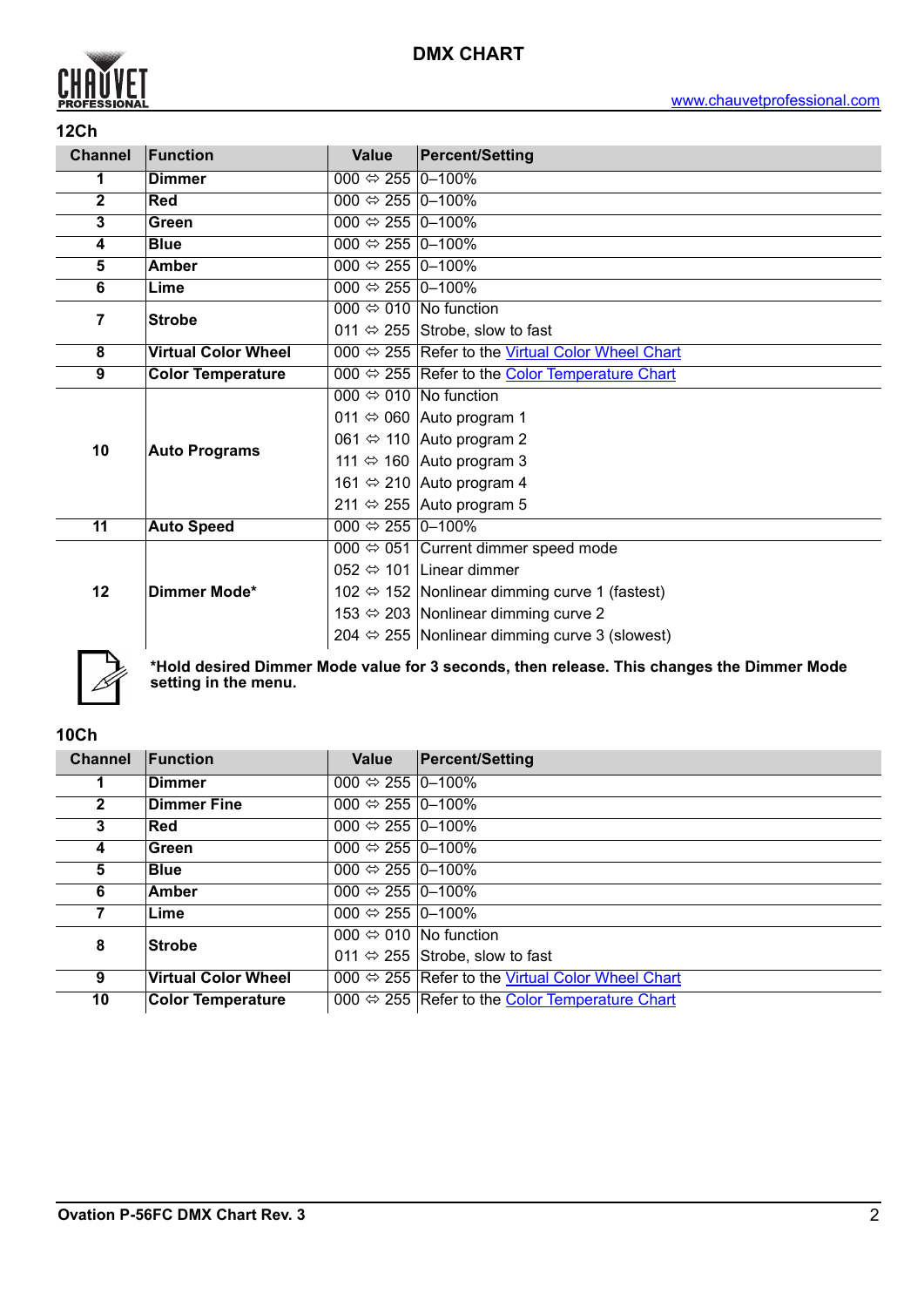

| <b>Channel</b> | Function      | <b>Value</b>                     | <b>Percent/Setting</b>                         |
|----------------|---------------|----------------------------------|------------------------------------------------|
|                | <b>Dimmer</b> | 000 $\Leftrightarrow$ 255 0-100% |                                                |
| 2              | <b>Red</b>    | 000 $\Leftrightarrow$ 255 0–100% |                                                |
| 3              | Green         | 000 $\Leftrightarrow$ 255 0-100% |                                                |
|                | <b>Blue</b>   | 000 $\Leftrightarrow$ 255 0-100% |                                                |
| 5              | Amber         | 000 $\Leftrightarrow$ 255 0-100% |                                                |
| 6              | Lime          | 000 $\Leftrightarrow$ 255 0-100% |                                                |
|                | <b>Strobe</b> |                                  | 000 $\Leftrightarrow$ 010 No function          |
|                |               |                                  | 011 $\Leftrightarrow$ 255 Strobe, slow to fast |

## **5 Ch**

| <b>Channel</b> | <b>Function</b> | Value                                   | <b>Percent/Setting</b> |
|----------------|-----------------|-----------------------------------------|------------------------|
|                | Red             | 000 $\Leftrightarrow$ 255 $\mid$ 0-100% |                        |
|                | Green           | 000 $\Leftrightarrow$ 255 0-100%        |                        |
|                | <b>Blue</b>     | 000 $\Leftrightarrow$ 255 0-100%        |                        |
| 4              | Amber           | 000 $\Leftrightarrow$ 255 $ 0-100\% $   |                        |
| 5              | Lime            | $1000 \Leftrightarrow 25510 - 100\%$    |                        |

## **3 Ch**

| <b>Channel</b> | <b>Function</b>          | <b>Value</b>                            | <b>Percent/Setting</b>                                           |
|----------------|--------------------------|-----------------------------------------|------------------------------------------------------------------|
|                | ∣Dimmer                  | $000 \Leftrightarrow 255 \, 10 - 100\%$ |                                                                  |
|                | Virtual Color Wheel      |                                         | 000 $\Leftrightarrow$ 255 Refer to the Virtual Color Wheel Chart |
|                | <b>Color Temperature</b> |                                         | 000 $\Leftrightarrow$ 255 Refer to the Color Temperature Chart   |

## **1 Ch**

| <b>Channel Function</b> |         | Value | <b>Percent/Setting</b>                                   |
|-------------------------|---------|-------|----------------------------------------------------------|
|                         | ∣Dimmer |       | 000 $\Leftrightarrow$ 255 0-100%, color set through menu |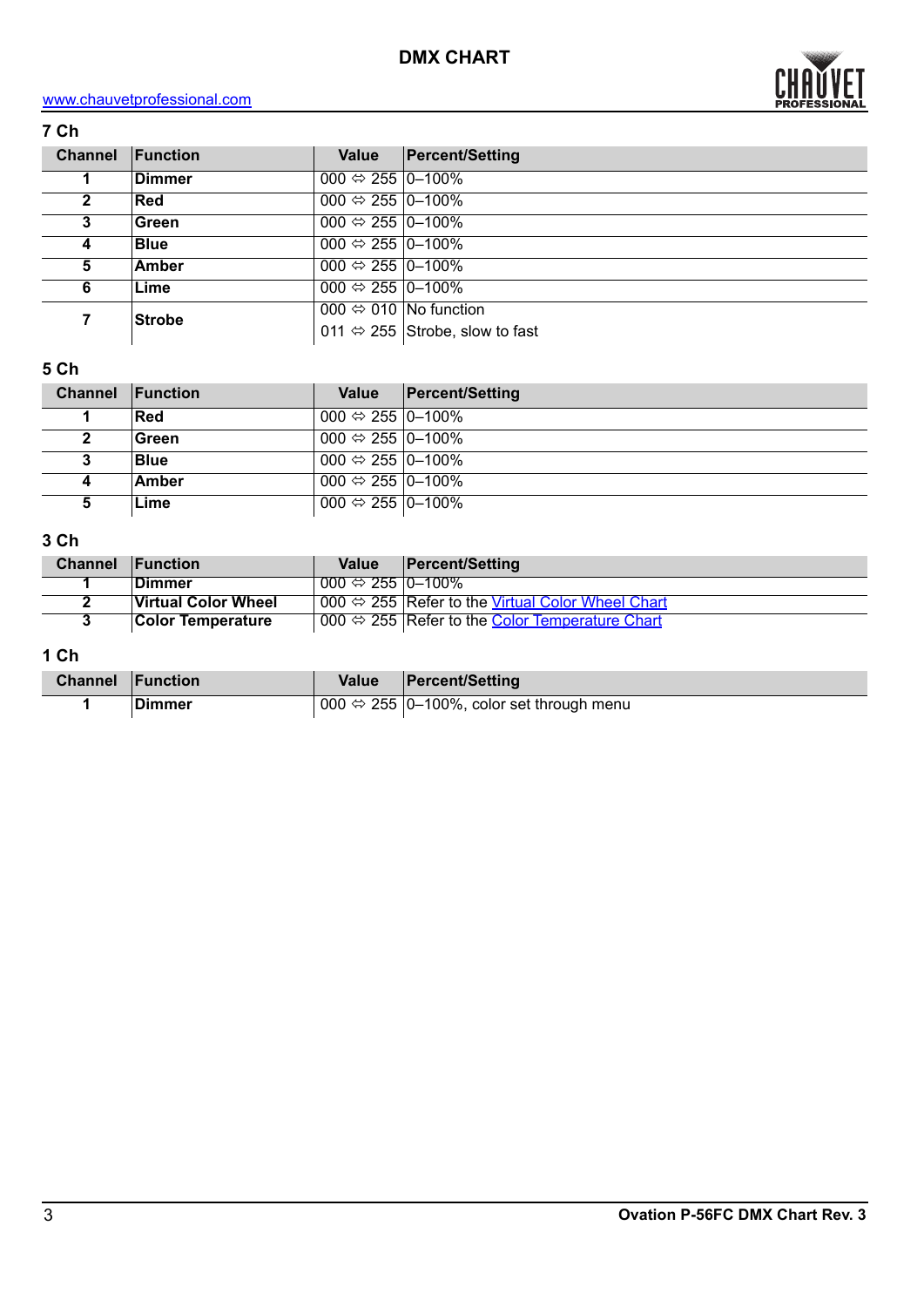

### **Virtual Color Wheel (VCW)**

The Ovation P-56FC includes a feature called the Virtual Color Wheel (VCW). This feature is available as a stand-alone control mode for manual use and also as a control channel in select DMX personalities. Over 30 pre-mixed colors, custom blended by our engineers, are available to call up for easier programming.

The DMX values used to mix these colors are provided below. You may adjust the overall intensity of the Ovation fixture in order to more closely replicate colors you are familiar with. A chart is available on our website

[www.chauvetprofessional.com](http://www.chauvetprofessional.com) to compare our pre-mixed colors with popular gel colors. This chart is for comparison purposes only and is not a representation that our pre-mixed colors match any of the gel colors listed.

#### <span id="page-3-0"></span>**Virtual Color Wheel Chart**

| <b>DMX Channel Value</b>  | <b>Display Readout</b>   | <b>Red Value</b> | <b>Green Value</b> | <b>Blue Value</b> | <b>Amber Value</b> | <b>Lime Value</b> |
|---------------------------|--------------------------|------------------|--------------------|-------------------|--------------------|-------------------|
| 000 $\Leftrightarrow$ 005 |                          | 000              | 000                | 000               | 000                | 000               |
| 006 $\Leftrightarrow$ 013 | C3050 - Md Yellow        | 255              | 190                | 004               | 255                | 255               |
| 014 $\Leftrightarrow$ 021 | C3040 - Lt Yellow        | 255              | 111                | 011               | 255                | 255               |
| 022 $\Leftrightarrow$ 028 | C3240 - Amb Yellow       | 255              | 245                | 000               | 255                | 075               |
| 029 $\Leftrightarrow$ 035 | C2340 - VLt Amber        | 255              | 010                | 033               | 255                | 255               |
| 036 $\Leftrightarrow$ 043 | C2040 - Lt Amber         | 255              | 008                | 023               | 255                | 204               |
| 044 $\Leftrightarrow$ 051 | C2050 - Md Amber         | 255              | 000                | 003               | 255                | 172               |
| 052 $\Leftrightarrow$ 059 | C2060 - Dk Amber         | 255              | 000                | 003               | 255                | 110               |
| 060 $\Leftrightarrow$ 067 | C1050 - Lt Red           | 255              | 000                | 005               | 044                | 000               |
| 068 $\Leftrightarrow$ 075 | C1080 - Md Red           | 255              | 000                | 002               | 000                | 000               |
| 076 $\Leftrightarrow$ 083 | <b>C1020 - NC Pink</b>   | 255              | 105                | 074               | 255                | 255               |
| 084 $\Leftrightarrow$ 091 | <b>C1030 - Md Pink</b>   | 255              | 000                | 074               | 255                | 247               |
| 092 $\Leftrightarrow$ 099 | <b>C1630 - Dk Pink</b>   | 255              | 060                | 075               | 255                | 255               |
| 100 ⇔ 107                 | C1250 - Md Red Amber     | 255              | 000                | 010               | 255                | 008               |
| 108 ⇔ 115                 | C1060 - Dk Red Amber     | 255              | 000                | 012               | 096                | 000               |
| 116 ⇔ 121                 | C1650 - Magenta          | 255              | 000                | 062               | 255                | 082               |
| 122 ⇔ 130                 | C6170 - Dk Magenta       | 255              | 000                | 074               | 020                | 000               |
| 131 ⇔ 138                 | C6020 - Lt Lavender      | 255              | 255                | 118               | 255                | 199               |
| 139 ⇔ 146                 | <b>C5030 - Lt Blue</b>   | 000              | 255                | 171               | 040                | 255               |
| 147 ⇔ 154                 | <b>C5020 - VLt Blue</b>  | 000              | 255                | 180               | 224                | 255               |
| 155 ⇔ 162                 | C5430 - Lt Blue 2        | 000              | 255                | 148               | 000                | 226               |
| 163 ⇔ 170                 | <b>C5070 - Blue</b>      | 000              | 255                | 216               | 000                | 000               |
| 171 ⇔ 178                 | <b>C5050 - Md Blue</b>   | 000              | 255                | 212               | 000                | 113               |
| 179 ⇔ 186                 | <b>C5060 - Dk Blue</b>   | 000              | 242                | 255               | 000                | 053               |
| 187 ⇔ 194                 | C5690 - Indigo           | 026              | 039                | 255               | 000                | 000               |
| 195 ⇔ 202                 | <b>C5080 - VDk Blue</b>  | 000              | 200                | 255               | 000                | 000               |
| 203 ⇔ 210                 | <b>C5081 - VDk Blue2</b> | 000              | 180                | 255               | 000                | 000               |
| 211 ⇔ 218                 | C4370 - Yel Green        | 000              | 255                | 005               | 000                | 045               |
| 219 $\Leftrightarrow$ 226 | <b>C4070 - Green</b>     | 000              | 255                | 025               | 000                | 147               |
| 227 $\Leftrightarrow$ 234 | C4550 - Turquoise        | 000              | 172                | 056               | 000                | 255               |
| 235 ⇔ 242                 | C4560 - Aqua             | 000              | 210                | 072               | 000                | 255               |
| 243 ⇔ 250                 | C4570 - Blue Green       | 000              | 255                | 030               | 000                | 005               |
| 251 ⇔ 255                 | --                       | 000              | 000                | 000               | 000                | 000               |



**The colors above are simulated renditions of the color output produced as compared to other similar incandescent products. Chauvet makes no guarantee of the color output accuracy.**